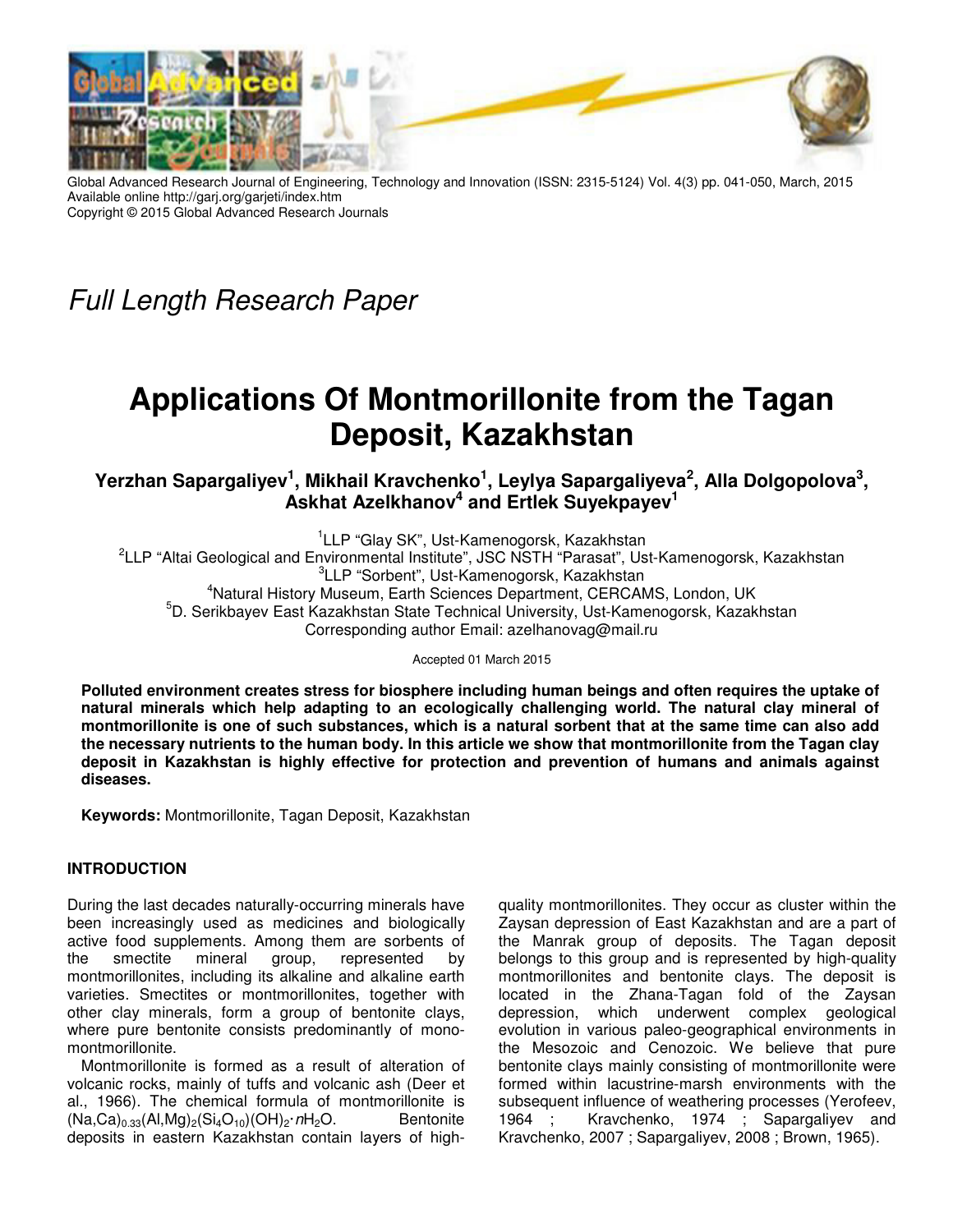| Natural types  | Composition of the exchange cations in clays, mg /100 g of dry matter |             |           |           |            |  |  |  |
|----------------|-----------------------------------------------------------------------|-------------|-----------|-----------|------------|--|--|--|
|                | Na <sup>+</sup>                                                       |             | $Ca^{++}$ | $Mg^{++}$ | Sum        |  |  |  |
| Alkaline       | 35.4-43.0                                                             | $4.0 - 5.2$ | 26.2-28.3 | 20.1-24.3 | 85.7-101.8 |  |  |  |
| Transient      | 14.5-18.8                                                             | $2.1 - 2.5$ | 36.3-45.3 | 27.1-30.3 | 80.0-96.9  |  |  |  |
| Alkaline earth | $4.0 - 14.5$                                                          | $2.1 - 2.5$ | 45.0-55.3 | 30.0-35.3 | 81.1-107.6 |  |  |  |

**Table 1.** Exchange capacity of montmorillonites (bentonites) from the Tagan deposit.

**Table 2.** X-ray analysis of montmorillonites (made on DRON-3M device using CuKα radiation, shooting mode J = 30ma,  $V = 30kV$ , shooting speed - 1°/min).

| Nº | Sample Name                    | Main phase                               | Impurities                       |
|----|--------------------------------|------------------------------------------|----------------------------------|
|    | Alkaline montmorillonite       | dioctahedral smectite $d_{001}$ = 13.3 Å | Traces of quartz and plagioclase |
|    | Alkaline earth montmorillonite | dioctahedral smectite $d_{001}$ = 14.6 Å | I races of quartz and chlorine   |

**Table 3.** Sorption properties of montmorillonites of the Tagan deposit and Change of interplanar distance indicators (d001, 2  $^{+2}$ , Sr<sup>+2</sup>, Cs<sup>+</sup>) in the structure of

Å) of intensity peak half-width (H/W, mm) at introduction of radionuclide simulators (UO 2 montmorillonites.

| Sorption properties of montmorillonites                                 |                                                                                                               |            |                                                     |                       |            |        |            |                |     |  |  |
|-------------------------------------------------------------------------|---------------------------------------------------------------------------------------------------------------|------------|-----------------------------------------------------|-----------------------|------------|--------|------------|----------------|-----|--|--|
| Nº                                                                      | Sorbent                                                                                                       |            |                                                     | Sorbed ion, meq/100 g |            |        |            |                |     |  |  |
|                                                                         |                                                                                                               |            |                                                     | $+2$                  |            | $Sr+2$ |            | $Cs^+$         |     |  |  |
|                                                                         |                                                                                                               |            |                                                     |                       |            |        |            |                |     |  |  |
|                                                                         | Na-montmorillonite                                                                                            |            |                                                     |                       | 338        |        |            | 682            |     |  |  |
| $\overline{2}$                                                          | Ca-montmorillonite                                                                                            |            | 92.5                                                | 283                   |            |        |            | 625            |     |  |  |
|                                                                         | Change of interplanar distance indicators (d001, Å) of intensity peak half-width (H/W, mm) at introduction of |            |                                                     |                       |            |        |            |                |     |  |  |
|                                                                         |                                                                                                               | $+2$       |                                                     |                       |            |        |            |                |     |  |  |
|                                                                         | radionuclide simulators ( $UO2$ , $Sr+2$ , $Cs+$ ) in the structure of montmorillonites.                      |            |                                                     |                       |            |        |            |                |     |  |  |
|                                                                         | Introduced radionuclide ion   Tagan montmorillonite                                                           |            |                                                     |                       |            |        |            |                |     |  |  |
|                                                                         | alkaline                                                                                                      |            |                                                     | alkaline earth        |            |        |            |                |     |  |  |
| $d, \dot{A}$ 001                                                        |                                                                                                               | $H/W$ , mm | $d_{001}$ , A                                       |                       | $H/W$ , mm |        |            |                |     |  |  |
|                                                                         | 13.4<br>15.5<br>Outcome                                                                                       |            |                                                     |                       | 14.4       |        | 11.0       |                |     |  |  |
| UO $_2^{+2}$                                                            | 13.6                                                                                                          |            | 17.0                                                | 14.4                  |            | 12.0   |            |                |     |  |  |
|                                                                         |                                                                                                               |            |                                                     |                       |            |        |            |                |     |  |  |
| $\overline{\text{Cs}^+}$                                                |                                                                                                               | 13.5       |                                                     | 13.8<br>14.4          |            |        |            | 11.0           |     |  |  |
| $Sr+2$                                                                  |                                                                                                               | 13.8       | 14.2                                                | 14.4                  |            |        | 12.5       |                |     |  |  |
| The structure and concentration of exchange cations of montmorillonite. |                                                                                                               |            |                                                     |                       |            |        |            |                |     |  |  |
| Name                                                                    |                                                                                                               |            | The concentration of exchangeable cations meq/100 g |                       |            |        | Indicators | 0f             | PH  |  |  |
|                                                                         |                                                                                                               | $Ca2+$     | $Mq^{2+}$                                           | $K^+$                 | $Na+$      | Sum    |            | sorption, mg/g |     |  |  |
|                                                                         | "Tagansorbent" (Na- Ca-                                                                                       | 31.98      | 28.0                                                | 0.45                  | 42.37      | 102.8  | 790.0      |                | 7.8 |  |  |
|                                                                         | Mg montmorillonite)                                                                                           |            |                                                     |                       |            |        |            |                |     |  |  |

In this paper we present the analysed properties of montmorillonite from the Tagan deposit and its suitability for medical purposes.

## **MATERIALS AND METHODS**

Analyses of the structure of exchange cations in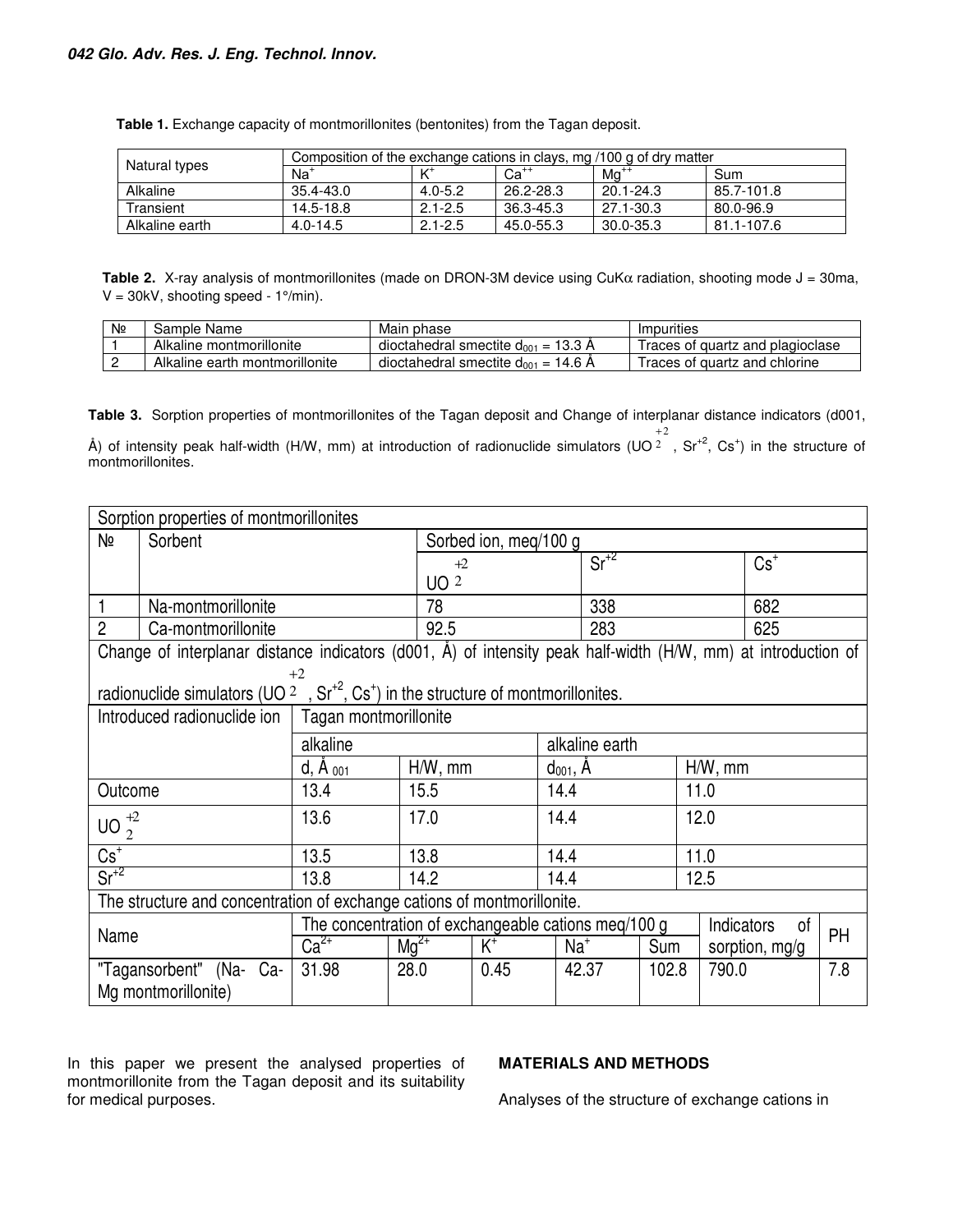

**Figure 1.** Diffraction pattern of sodium-calcium-magnesium montmorillonite. *Adapted from (Sapargaliyev et al., 1997)* 



deposit.

montmorillonites from the Tagan ore field identified a natural change in montmorillonites, i.e. from alkaline varieties in the western flank to the alkaline earth ones in the eastern part of the field. This regularity in distribution of montmorillonites with different structure of exchange cations is shown in Table 1.

In alkaline montmorillonite of the Tagan deposit the exchange cation of sodium prevails over calcium and magnesium cations, but this is not reflected in the total sum. At the same time "pure" sodium montmorillonite, which would represent the end-member of typical alkaline montmorillonites, is not found in the deposit. Three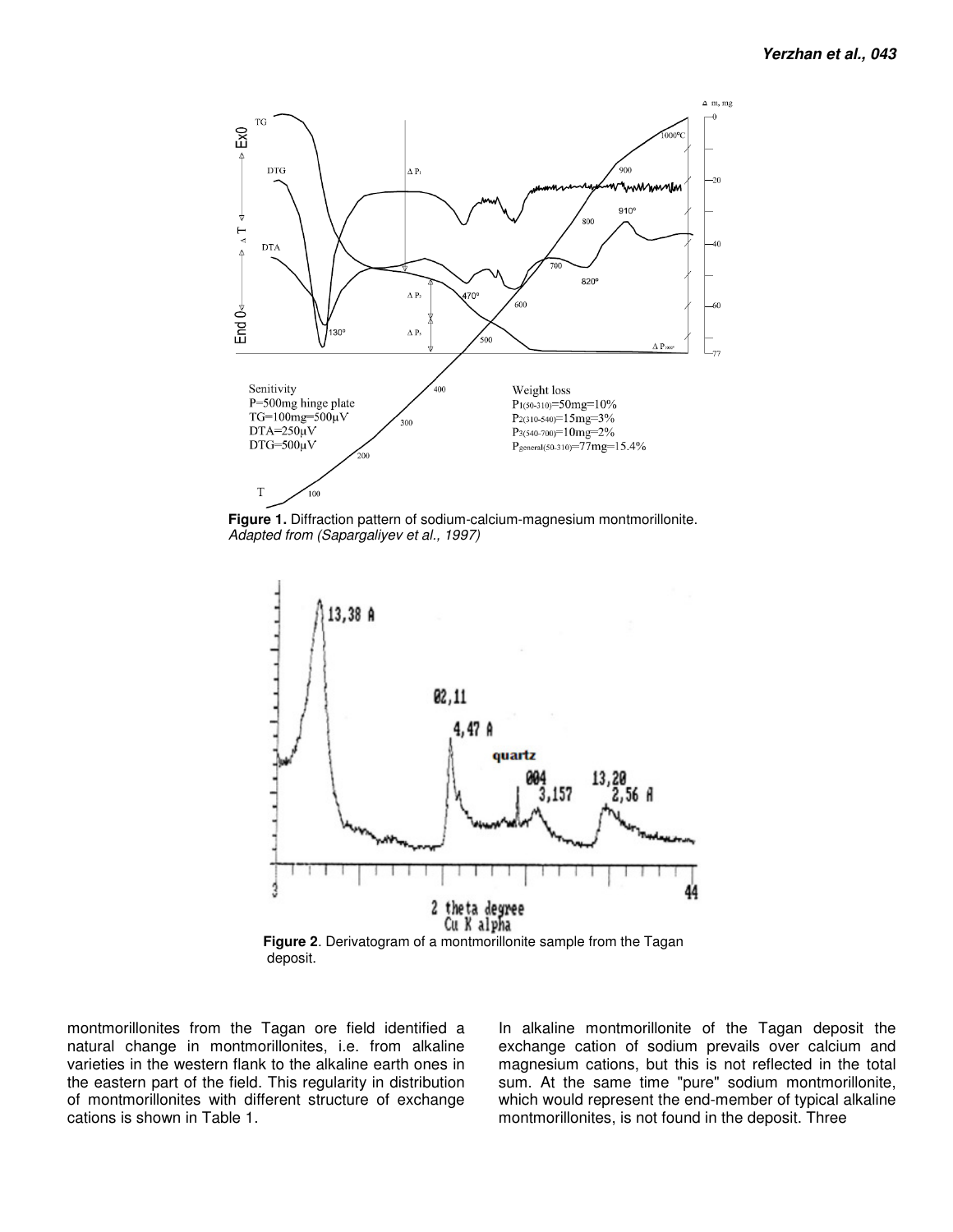

**Figure 3**. Surface of a montmorillonite particle under an electronic microscope (V.P. Kovalenko, Institute of Catalysis of the Siberian Branch of the Russian Academy of Science, Novosibirsk).

industrial types of bentonite clays were identified, including: alkaline, alkaline earth, and pharmaceutical ones, which allows their selective exploration that is being carried out at present.

The structure of montmorillonite was identified using Xray diffraction analysis (XRD) (Brown, 1965) that showed the prevalence of montmorillonite of octahedral type with basal reflections of the first order in an air-dry state from 12.1 to 14.69–15.99  $A^0$  in all horizons (Table 2).

Montmorillonite of the Tagan deposit has a perfect crystal structure and the smallest amount of impurities (Fig. 1).

The change of interplanar distance in montmorillonite after physical and chemical processing of samples, i.e. from dehydration at  $600^{\circ}$ C to a state when it is saturated with glycerin, takes place during expansion of the crystal lattice from 9.7–9.8  $A^0$  to 18.2 Å. Air-dry montmorillonite samples  $(105^{\circ}C)$  of 0.001 mm fraction with basal reflections of the first order (12.4–13.8  $A^0$ ), are getting displaced to 16.9–17 Å at the saturation point with ethylene glycol. (Batalova, 1968) showed that the sodium montmorillonite of the Tagan deposit has the formula of  $\textsf{Na}_{0.84}\textsf{Ca}_{0.07}\textsf{Mg}_{0.11}(\textsf{Al}\ \textsf{Fe}^{\,3+}{}_{0.08}\textsf{Mg}_{0.68})[\textsf{Si}_{7.73}\textsf{Al}_{0.27}\ ]\textsf{O}_{20}(\textsf{OH})_{4}.$ 

Figure 2 shows kinetics of dehydration, values of weight change and speed of its loss in the alkaline montmorillonite, which were calculated using thermogravimetric curves (TG and DTG).

The first endothermic reaction is the most intensive one; it is caused by a loss of interlayer water at a temperature up to 300ºС. Liberation of water (dehydration) from sodium-calcium-magnesium montmorillonite takes place during one stage; that confirms the existence of one layer of water in smectite, i.e. in the interval between packets 2:1 and octahedral, tetrahedral nets of the silicon-oxygen base.

Such distribution of water molecules in interlayered space provides monovalent exchange cations, represented by sodium and more rarely by potassium in smectite group of minerals.

Relatively high intensity of dehydration and 10% of weight loss in this temperature range confirms good sorption ability of montmorillonite. Stoichiometric calculation of structural formula of smectite shows that in the ideal case scenario the quantity of OH<sup>-</sup> groups included in the tops of octahedrons of an element grid makes no more than 3% from the total weight of a siliconoxygen framework. In this case it reaches 5% for the two groups of hydroxides, with temperatures of system exit at 400–500<sup>°</sup>C (3%) and 530–650<sup>°</sup>C (2%).

The second endothermic reaction is related to a loss of hydroxide from the crystal lattice at maxima of less than  $600^{\circ}$ C; this is typical for ferriferous montmorillonites, where aluminium is partially replaced by iron in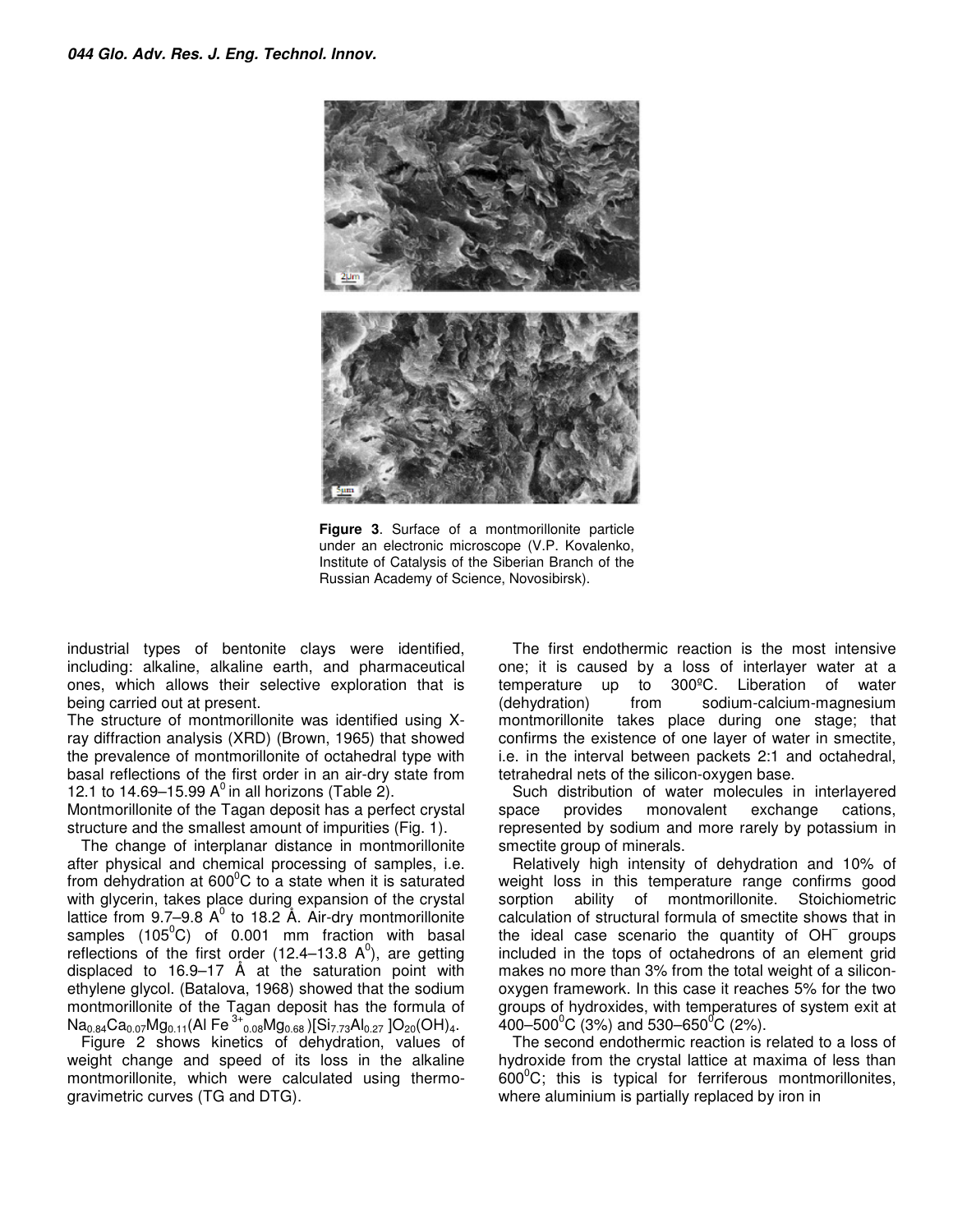**Table 4.** Efficiency of the incorporated long-living radionuclides elimination and frequency of decrease in level of internal radiation during intake of alkaline montmorillonite (Tagansorbent).

| Efficiency of the incorporated long-living radionuclides elimination.                                                |                         |                                     |                                    |                   |      |                    |                                          |      |          |
|----------------------------------------------------------------------------------------------------------------------|-------------------------|-------------------------------------|------------------------------------|-------------------|------|--------------------|------------------------------------------|------|----------|
| of<br>the<br>Name<br>medicine                                                                                        | n                       | Cesium 137 (nku)                    |                                    | P                 |      | Potassium 40 (nku) |                                          |      | P        |
|                                                                                                                      |                         | before                              | after                              |                   |      | before             | after                                    |      |          |
| Tagansorbent                                                                                                         | 20                      | $16 \pm 0.52$                       | $14.7 + 0.24$                      | < 0.05            |      | $130.0 \pm 3.1$    | $121.1 \pm 0.04$                         |      | < 0.01   |
| Frequency of decrease in level of internal radiation during intake of alkaline montmorillonite<br>(Tagansorbent), %. |                         |                                     |                                    |                   |      |                    |                                          |      |          |
| Persons observed                                                                                                     | Positive effect,<br>(%) |                                     | Effect<br>Level of a dose decrease |                   |      |                    | of<br>elimination                        |      |          |
|                                                                                                                      |                         | $\overline{\text{Cs}}^{\text{137}}$ | $K^{40}$                           | $\text{Cs}^{137}$ |      |                    | $K^{40}$<br>$\overline{\text{Cs}}^{137}$ |      | $K^{40}$ |
|                                                                                                                      |                         |                                     |                                    | min               | max  | min                | max                                      |      |          |
| Liquidators at Chernobyl<br>Nuclear Power Station, n<br>$= 20$                                                       |                         | 52.6                                | 57.9                               | 79.3              | 80.4 | 58.6               | 98.0                                     | 70.8 | 82.8     |

octahedral layers. Doubling effect of the second endothermic reaction in montmorillonite is likely caused by impurities of kaolinite and halloysite.

The third endothermic reaction of the smallest intensity fixes losses of hydroxides bonded by the atoms of magnesium in octahedral coordination, by means of loss of hydroxides of silicon-oxygen layers in tetrahedral coordination and destruction of the dehydrated lattice of montmorillonite at a temperature of about  $900^{\circ}$ C.

Dehydration curves of montmorillonites have no sharp breaks between the loss of the last interlaminar water and the loss of hydroxyl from the crystal lattice. More than half of the interlaminar water is released at a temperature of up to 100 $\degree$ C and 60-63.5% in the range of 100-300 $\mathrm{^0C}$ . Full dehydration is reached at 800 $\mathrm{^0C}$ ; that testifies to prevalence of particles of less than 0.001mm in montmorillonite. The majority of interlaminar water is released at a temperature of up to  $180^{\circ}$ C. Attached water is liberated slower at a temperature range of  $800-900^{\circ}$ C. Montmorillonite releases about 150 mg of water from 1g of the mineral during the dehydration, where more than half is the interlaminar water.

Fibrous, flaky-pelitic microstructures are observed in natural bentonites under a microscope. There is small debris of ductile material, usually 0.01-0.1mm in size, consisting of plagioclase and volcanic glass replaced by clay substance. Interference colors are usually light gray; flaky and clay aggregates are isotropic and appear to be transparent at the edges. SEM photos of montmorillonite show a very large surface of the mineral composed of thin flecks (Fig. 3).

In the coarsely-dispersed fraction (particles  $\geq 0.5$ mm) quartz prevails, usually in aggregates with other minerals, and in the form of angular, not rounded fragments (60- 88% of the total fraction).

0.0015-0.06 mm fraction is comprised of semi-rounded to rounded, usually transparent quartz grains. Neocrystallisation is frequent due to opal recrystallization. Feldspars, goethite-hydrogoethite, and aggregates of clay minerals are less widespread. Hydro-mica, amphibole, biotite, epidote, and carbonates were also noted in a few grains.

Contents of quartz and feldspars decrease in disperse fractions; there is a dominance of flaky, under the microscope poorly distinguishable aggregates of montmorillonite that are of 0.05-0.25 mm in size and have refraction indicators of  $N = 1.519$ ; Np = 1.496.

Fractions with particle sizes of less than 0.001 mm are predominantly montmorillonite with impurities of kaolinite and halloysite in some horizons. Traces of hydromica, hydrogoethite, organic substances, cristobalite, and halite are also noted.

Montmorillonite is mainly of globular and less often of aggregate-flaky form.

There are globular forms of a diffuse, structure-less mass which are typical for Al-montmorillonite. Flaky grains (0.3-5 microns) have the irregular or rounded form with indistinct borders. During heating and ultrasonic processing the aggregates disintegrate and turn into globular forms (undoubtedly the flaky form is related to micro-aggregation of montmorillonite particles of a globular form).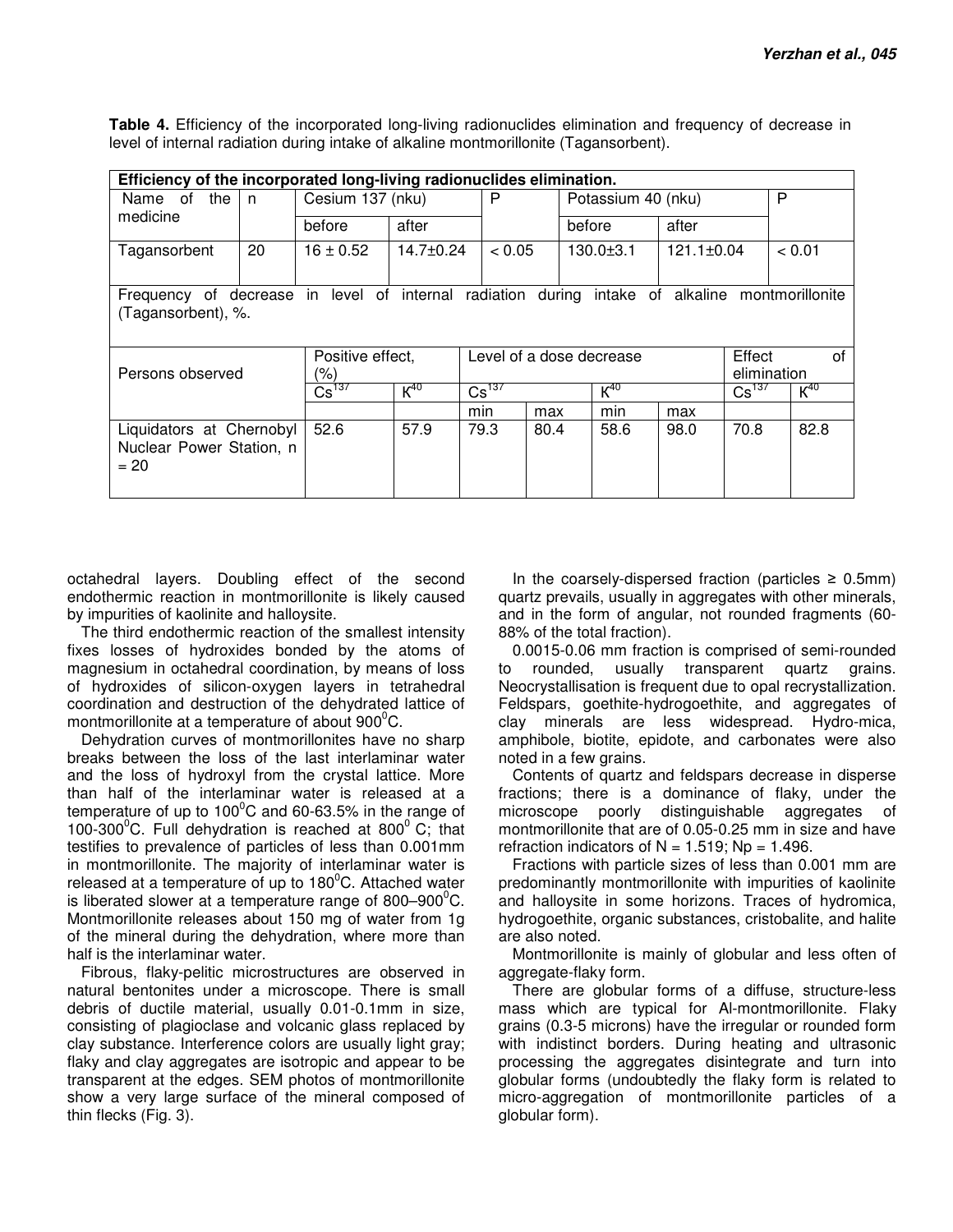**Table 5.** The content of heavy metals in mucosa after introduction of the sorbents and content of salts of heavy metals in urine of a person exposed to contamination with heavy metals.

| Index                                                | Metals content in mucosa       |                                                                                                      |                           |                 |                          |  |  |
|------------------------------------------------------|--------------------------------|------------------------------------------------------------------------------------------------------|---------------------------|-----------------|--------------------------|--|--|
|                                                      | Cs.                            | Co                                                                                                   | Cu                        | Pb              |                          |  |  |
| Control                                              |                                | $100 + 11$                                                                                           | $100 + 14$                | $100 + 9$       | $100 + 11$               |  |  |
| Prototype: SAC (0.1g)                                |                                | $27 + 3$                                                                                             | $32+4$                    | $50 + 6$        | $26 + 2$                 |  |  |
| SAC (0.1g twice)                                     |                                | $28 + 3$                                                                                             | $24 + 3$                  | $39 + 4$        | $30+4$                   |  |  |
| SKN (0,1g)                                           |                                | $34 + 3$                                                                                             | $29 + 3$                  | $46 + 5$        | $27 + 3$                 |  |  |
| Montmorillonite (0,1g)                               |                                | $25 + 3$                                                                                             | $31 + 3$                  | $17 + 2$        | $26 + 3$                 |  |  |
| 0.1g twice                                           | $12+2$                         | $18 + 3$                                                                                             | $10+2$                    | $12 + 3$        |                          |  |  |
| Clinoptilolite                                       | $34 + 4$                       | $29 + 3$                                                                                             | $38 + 3$                  | $29 + 3$        |                          |  |  |
| 0.1g twice                                           | $9 + 2$                        | $7 + 2$                                                                                              | $11+2$                    | $8 + 1$         |                          |  |  |
|                                                      |                                | The content of salts of heavy metals in urine of a person exposed to contamination with heavy metals |                           |                 |                          |  |  |
| Type of poisoning                                    | οf<br>Group                    | Sorption therapy**                                                                                   |                           |                 |                          |  |  |
|                                                      | comparison*                    | Activated carbon                                                                                     |                           | Montmorillonite | Clinoptilolite           |  |  |
| Mercury salts ***<br>Salts of cesium<br>137<br>(C/I) | $100 + 7$<br>$91 + 8*10^{-10}$ | $72+8$<br>37+3*10 <sup>-10</sup>                                                                     | $59+6$<br>$12+3*10^{-10}$ |                 | $36+4$<br>$9+2*10^{-10}$ |  |  |

## **Sorption properties of montmorillonites of the Tagan deposit.**

Sorption properties were studied using uranyl, strontium and cesium ions from nitrate solutions, with initial concentration of strontium and cesium of 10-5 g/l, and uranium of 10-3 g/l (Sapargaliyev et al., 2004). Range of рН values 6.8-8.2 proved to be the optimum for the process. Sorption time was 1 hour with active agitating using magnetic mixers. Separation of solids from liquid was carried out by centrifugation on a centrifuge at 15 thousand turns per minute. Mineral sample size was one gram, the volume of a liquid phase was 100 ml. Change of ion concentration after sorption was defined using a Perkin-Elmer Inductively Coupled Plasma Mass Spectrometer (ICP-MS), as well as using atomic absorbtion on 3030 Perkin Elmer spectrometer. Calculation of concentration of the analysed elements by ICP-MS was carried out by an automatic semiquantitative method of a multi-element standard solution, containing the elements of interest of 1 ng/g concentration. The accuracy varied between 1 and 5 %. Table 3 shows the results of sorption of  $UO_2^{2}$ , Sr<sup>+2</sup> and Cs<sup>+</sup> on minerals of various exchange complex.

Table 3 shows that the process of sorption is determined by the type of the exchange complex (presence of either  $Na<sup>+</sup>$  or  $Ca<sup>+2</sup>$  ions in the inter-packet levels). Na-montmorillonite is characterized by high degree of crystallinity and by crystal lattice order. Therefore it is dominated by the sorption mechanism due to occurrence of uncompensated electron states recorded by the Electron Paramagnetic Resonance

(EPR) method, whereas cationic exchange mechanism is dominant for Ca-montmorillonite.

Alkaline montmorillonite (Table 3) is characterized by a noticeable increase of the interplanar distances that indicates intrusion of radionuclide ions from a solution into the interlayered space of the crystal lattice. On the contrary, samples of alkali montmorillonite show no change in interplanar distances. This is typical for montmorillonites containing ions of  $Mg^{2}$  in the hydrated condition in inter-layer space. For these clays chemisorption mechanism predominates.

Sorption of strontium ions from a solution is a result of complexation, where ions bond with positions on external and internal borders of the mineral particles in two different ways. In the A-type (not depending on рН) a position of electro-nonsaturated sites of the clay is caused by defects of structure at the expense of isomorphic replacement of trivalent ions in an octahedral layer of the montmorillonite structure by bivalent ions, such as  $Fe^{+2}$  and Mg<sup>+2</sup>.

In the B-type (pH dependent) at pH of 8 the superficial AlOH and SiOH groups are deprotonated and turn into SiO and AIO, respectively. As a result, during the radionuclide intrusion, the following complexes are formed:  $\equiv$  AIOSr<sup>+</sup>  $\equiv$  AIO Sr(OH)<sup>+</sup>  $\equiv$  SiOSr<sup>+</sup>  $\equiv$  SiO Sr(OH)<sup>+</sup>. The EPR data show the existence of superficial complexes.

In the sample of alkaline montmorillonite, the emergence of wide lines ( $\Delta H = 60$  MT) with various gfactors is registered after a sorption of Sr, Cs and U. They are caused by complexes of  $Fe<sup>+3</sup>$  ions in the neighboring cation site that lead to the superexchange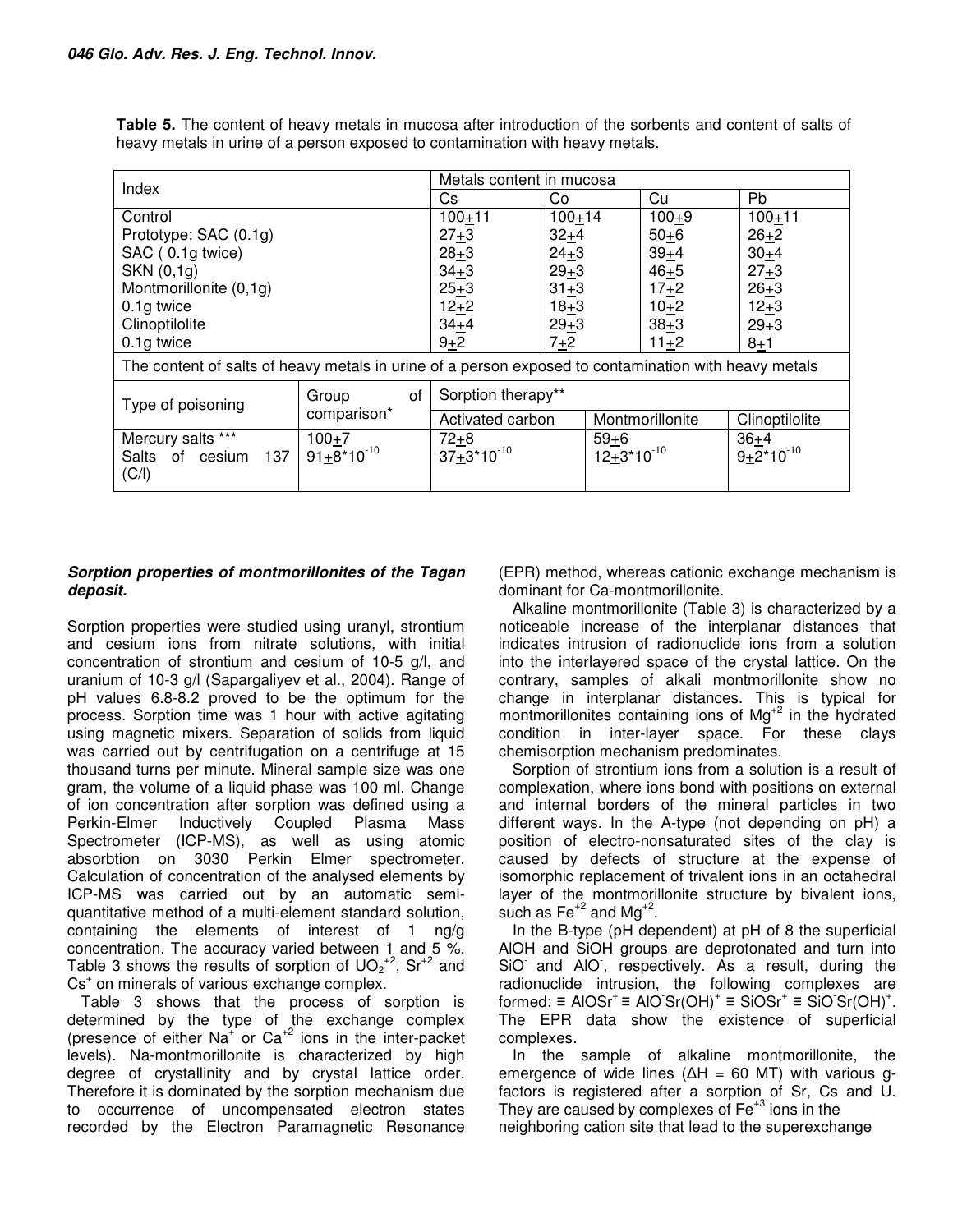

**Figure 4.** Scheme of exchange of montmorillonite mineral with external cations (crystal structure according to [18]):  $1 -$  oxygen;  $2 -$  hydroxyl;  $3 -$  silicon;  $4$ aluminum, Fe3 +;  $5 -$  magnesium;  $6 -$  water molecules;  $7 -$  boundary cations; 8-10 – communication: 8 – electrovalent one, 9 – hydrogen intermolecular one, 10 – hydrogen hydrocationic one.



**Figure 5.** Double electric layer of montmorillonite mineral particles in acid (A) and alkaline (B) environments.

effect.

Changes in the range of  $Mn^{2+}$  ions in alkaline montmorillonite were not detected, which shows that they play no role in sorption processes.

It is difficult to track the role of A-centers in alkaline montmorillonites due to their concealment by significant amount of impurities that distorts an already weak intensity spectrum of the A-center. In the same montmorillonites, as shown in Table 3, the involvement of  $Fe^{+3}$  ions in sorption processes is smaller ( $\sim$ 20%), than in its alkaline variety (~46 %).

Researches have established that different composition of the exchange complex influences not only quantitative, but also qualitative parameters of montmorillonites that gives a chance for their targeted use during sorption.

The pre-clinical studies on rats poisoned with lead (Sapargaliyev, 1997) showed that alkaline montmorillonite actively and reliably sorbs the lead, reduces its toxic impact on blood and lymphatic systems of an organism and can successfully be used in patients with various degrees of lead poisoning by purifying the body (Table 3).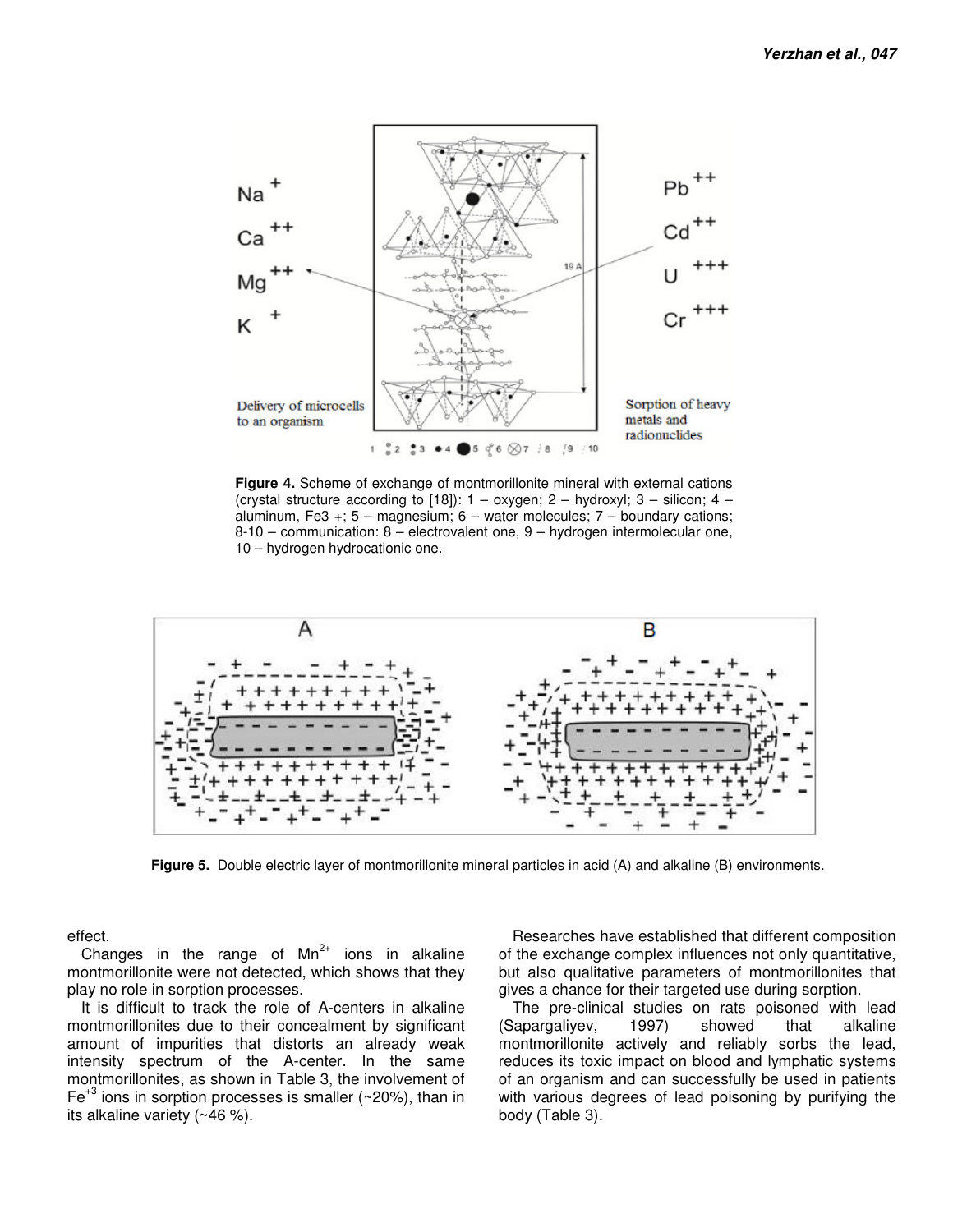Influence of incorporated long-living radionuclides on the organism of people who are affected by ionizing radiation remains one of the main problems of radiation medicine in Kazakhstan and Russia. Scientists of the Scientific Center of Hygiene and Epidemiology (Laboratory of Ecological and Radiation Endocrinology, Almaty, Kazakhstan) carried out experiments on the removal of radioactive isotopes  $Cs^{137}$  and  $K^{40}$  from the organisms of personnel exposed to radiation after the accident at the Chernobyl Nuclear Power Station (CNPS) using the Tagansorbent product (Na-Ca-Mg montmorillonite). After intake of Tagansorbent the levels of both  $Cs^{137}$  and  $K^{40}$ decreased significantly (Р<0.05 and P<0.01, respectively) (Abylayula et al., 2001); compared to the initial radionuclide levels incorporated in the organisms of the CNPS liquidators before the treatment - in 70.8% of cases for  $Cs^{137}$ , and in 82.8% of cases for  $K^{40}$ .

Table 4 show the data on removal of incorporated longliving radionuclides from the organisms of people, who took part in liquidation of consequences of CNPS, treated at the hospital of veterans of the World War II.

Figure 4 shows a scheme of cation exchange between heavy metals, radionuclides and crystal structure of montmorillonite. Removal of heavy metals and radionuclides from a human body is based on the ability of the crystal structure of montmorillonite to exchange cations located in a diffusion layer. As shown in Figure 4, heavy elements having a big valency and ionic radius force out ions of sodium, potassium, calcium and magnesium, with their subsequent elimination from the human body, together with traces of the mineral.

### **DISCUSSION**

Obtained results allow recommending alkaline montmorillonite as one of effective remedies for removal of the long-living incorporated radionuclides from organisms of people who were exposed to ionized radiation, in addition to already known sorbents and medicine (Abylayula et al., 2001).

The mechanism of a cation exchange of the montmorillonite, represented by cations of  $Na^{+}$ ,  $Ca^{++}$ ,  $Mq^{++}$  and  $K^+$  is based on the ionic radius of these elements, where in the list of elements below the cations on the left displace cations on the right:

**Fe+++ >Al+++ > Cd++ >Рв++ >Rb++ > Zn++ > Ca++ > Mg++ >K<sup>+</sup> >Na<sup>+</sup>> Li<sup>+</sup>**

Among ions of the same valency, the largest energy of absorption belongs to those with larger radius and smaller hydration because electrostatic gravitation of such ions to the particle surface is much higher. Ions that have large valency and higher electric charge possess greater energy of absorption, therefore they displace other cations from the absorbed condition more vigorously, but themselves pass into solution with

difficulty because their electrostatic interaction with disperse particles is stronger.

Calculations for the sodium montmorillonite show the distribution of charges on tetrahedral layers of an elementary cell  $-0.27$  and on the octahedral one  $-0.92$ (Batalova, 1968). Ion charges on the lattice surface are partially compensated by ion charges inside of it, and remain partially free which allows forming active centers.

Montmorillonite dissolves in water and in other environments, accompanied by formation of flat particles with a greater thickness of layer on basal surfaces than on cleavage, making the latter less stabilized (Abylayula et al., 2001). As a result of hydration some cations leave particles of montmorillonite and distribute near the surface. These are mainly cations of sodium and less often calcium. Together with ions of the opposite charge, a colloidal particle forms a so-called micelle, which has a double electric layer. A surface of the basic plane of the particles has a positive charge and a cleavage has a negative charge. In order to characterize the double electric layer of the side cleavage of montmorillonite particles, it is necessary to consider рН values of the environment, which impacts their stability.

As the environment changes, side cleavage surfaces of particles get recharged as follows: positively-charged cations of aluminum determine the potential in the acid environment, whereas negatively-charged radicals of  $Al<sub>2</sub>$ – in the alkaline environment.

Three types of active centers at the side cleavage surfaces of montmorillonite were determined [12] and are as follows (Fig. 5):

1. Single (A) and twin (B) hydroxyl groups of silicon atoms, tetrahedral net;

2. Unsaturated atoms of oxygen at the border of tetrahedral and octahedral layers;

3. Unsaturated twin hydroxyl groups of aluminium atoms, octahedral net.

Figure 5. Double electric layer of montmorillonite mineral particles in acid (A) and alkaline (B) environments.

Many microorganisms have a negative charge, due to presence in their membranes and cellular walls of the following atomic groupings or ligands: phosphoric ( $PQ_4^3$  $\bar{\phantom{a}}$ ), carboxyl (COO), sulfhydril (HS), and hydroxyl (OH). Such bacteria are used for production of some metals, i.e. during hydrometallurgical processing of mineral resources.

Montmorillonite offers a quick and effective treatment of dysentery symptoms; this is due to binding of clay charges with the charged surface of pathogenic microorganisms, leading to a rapid stopping of the illness. Mechanism of interaction of a pathogenic bacterium and a mineral particle is approximately the same as of antigen and antibody. It is known that these molecules differ from each other by the distribution of electric charges on their surfaces: their molecules are mutually attracted and form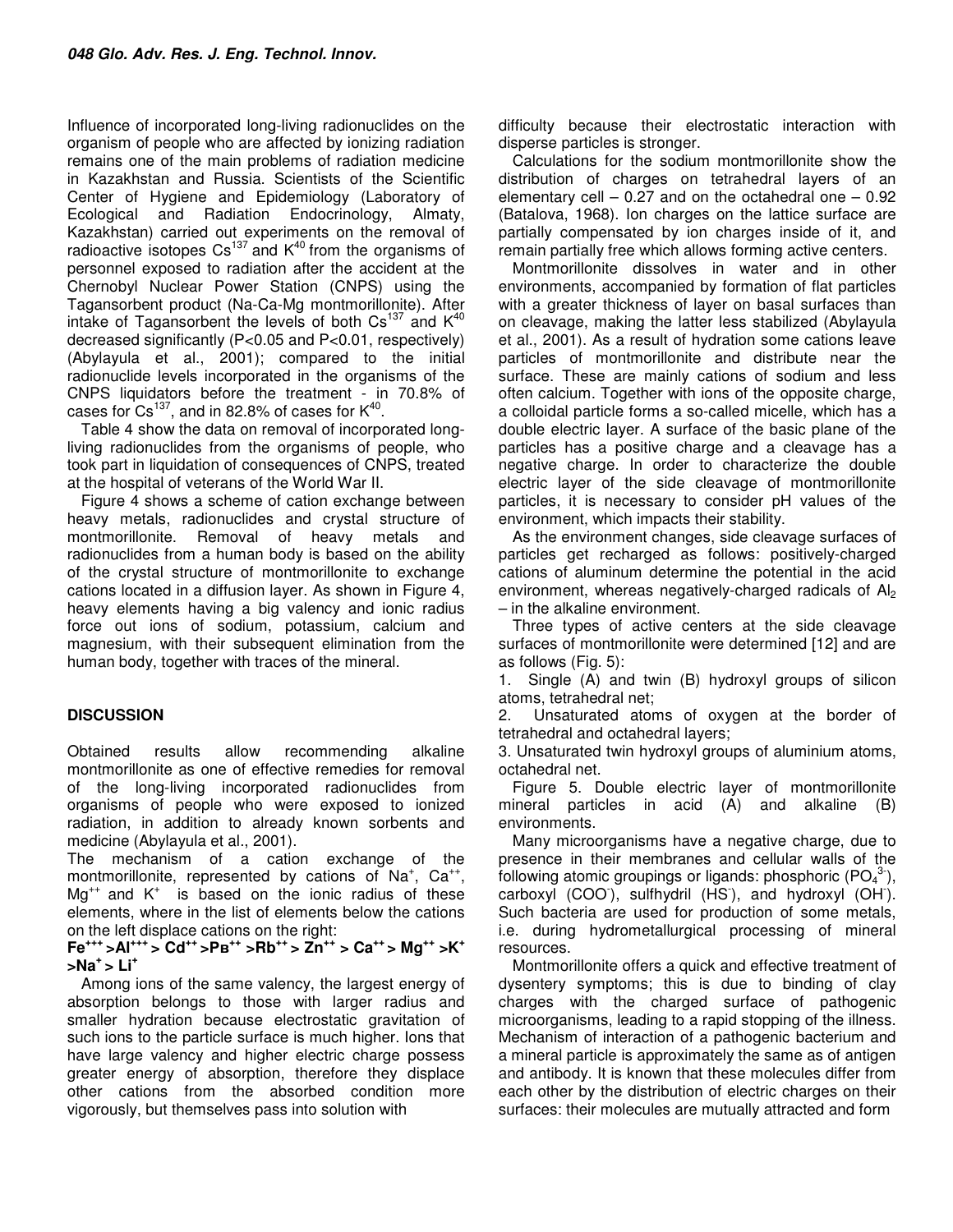a strong bond. Usually there are several of such places "sensitive" to attraction; therefore, several antigens and antibodies bind with each other simultaneously.

Surrounded by mineral particles with negative charges, positively loaded bacteria after enveloping are excreted out of a human body by a natural way. Along with negative charges, montmorillonite also has positive charges on the cleavage surfaces of the particles. Accordingly, pathogenic bacteria are not able to develop an own protection, thus developing on their surfaces another electric charge. Therefore, there is no addiction danger for pathogenic bacteria and it will not be able to develop a counteraction.

Intake of montmorillonite compensates organism with important cations of Na<sup>+</sup>, Mg<sup>2+</sup>, Ca<sup>2+</sup>, Fe<sup>3+</sup> and Si<sup>4+</sup>.

Russian and Ukrainian scientists studied sorption properties of the montmorillonite in detail with regards to elimination of salts of mercury and cesium from the human body (Rudichenko et al.,). In their studies tests were conducted on animals by introduction of natural minerals of montmorillonite, clinoptillolite (zeolite) and well-known enterosorbents into an intestine lumen, including activated charcoal, synthetic sorbent and a sorbent based on methylpolysiloxane polymers (PMS). White outbred mice weighing 18-20g were injected with 0.5 ml of chloride solution of cesium, cobalt, copper or lead separately with concentration of 0.015 mol/kg of weight. After 30 minutes, 0.5ml of each sorbent listed in Table 5 were administered by a forced gastrointestinal tube, at the rate of 0.1g per introduction. After 14-18 hours the animals were decapitated, lower bowels were taken out and internal contents were washed away by 10ml of cooled saline solution, a piece of a bowel was dissected lengthways, mucous was scratched out by a pallet, then weighed and burned in the muffle furnace at  $500^{\circ}$ C. Obtained mineral residue was dissolved in hydrochloric acid followed by determination of metals using atomic absorption spectrophotometer (Table 5).

Double administration of montmorillonite and clinoptilolite resulted in even better extraction of toxic metals. Use of natural minerals is effective for both single and repeated administration of sorbents.

Experiments on removal of mercury and cesium salts from human bodies of volunteers showed that natural sorbents represented by sodium montmorillonite and clinoptilolite were more effective compared to other sorbents. Residual content of mercury and cesium salts in urine of a volunteer was much smaller when using sorbents from natural minerals as illustrated in Table 5.

#### **CONCLUSIONS**

The clay mineral montmorillonite is a natural sorbent and can be used as a highly effective substance for protection and prevention of humans and animals against diseases

(Adeleye and Clay, 2008 ; Thomas, and Bohor, 1968 ; Dähn et al., 2001).

Alkaline montmorillonite from deposits in Kazakhstan was successfully used to develop the Tagansorbent medicine (Sapargaliyev, 1997). Tagansorbent is a natural sorbent that has no side effects. It is used for the removal of radionuclides and cations of heavy metals from the human body and for dysentery treatment. Use of the Tagansorbent allows: (1) to effectively cure infectious diseases like dysentery and diarrhea, (2) to remove cations of heavy metals and radionuclides from the human body, and (3) to supplement an organism with essential microelements such as Na<sup>+</sup>, Ca<sup>2+</sup>, Mg<sup>2+</sup>, K<sup>+</sup>,  $F^{e2+}$ , and Si<sup>4+</sup>.

#### **REFERENCES**

- Deer WA, Howie RA, and Zussman Y (1966). "Rock-Forming Minerals", Volume 3 "Layered silicates", 62, 1966.
- Yerofeev VS (1964). "Primanrak group of bentonite clays fields in the Zaysan depression". *News of the Academy of Sciences of Kazakh Soviet Socialist Republic*. *Geology series,* 2: 37-42, 1964.
- Kravchenko (1974). "Bentonite clays". *Geology of the USSR: East Kazakhstan. Minerals,* Moscow, 1974.
- Sapargaliyev EM, and Kravchenko MM (2007). "Genesis features of the Tagansky field of bentonites in the Zaysan depression". *Messenger of Ore Deposits,* 3: 40-46, 2007.
- Sapargaliyev EM (2008). "The Tagansky field of bentonites in the Zaysan depression", *Geology and subsoil protection*, 4: 42-49, 2008.
- Brown G (1965). "X-ray methods of studying and structure of clay minerals", "Mir Publishing House, Moscow, 1965.
- Batalova (1968). "Physical and chemical bases of receiving and using catalysts and adsorbents from bentonites", Alma-Ata, 1968.
- Sapargaliyev EM, Kovalev VP, and Erdesova GE (2004). "Montmorillonite is a mineral for safety of people in the nuclear industry", Proc. *ΙΙΙ International Conference on "Actual Problems of the Uranium Industry", Kazatomprom*, 154-156, 2004.
- Sapargaliyev EM (1997). "Tagansorbent a unique medicine on the basis of bentonite clays of East Kazakhstan", *Messenger of MH-AH PK,* 1: 24-33, 1997.
- Satpayeva HK (2001). "The effect of lead and natural detoxicants of the blood and lymph formation system", Tagansorbent is a natural mineral in medicine. *VKGU Publishing house, Ust-Kamenogorsk*, 35- 44, 2001.
- Zh. Abylayula, Rakhimov KD, and Zh. Satybaldiyeva A (2001). "Efficiency of elimination of the incorporated long-living radionuclides during the application of Tagansorbent as a natural mineral in medicine", Ust Kamenogorsk, VKGU, 45-50, 2001.
- Osipov VI, Sokolov VN, and Rumyantsev NA (1968). "A microstructure of clay minerals", *Moscow*, 1989.
- Rudichenko VF, Yu. Tarasevich T, and Volkova VP (30.07.1994). "Way of enterosorbtion", *Patent of the Russian Federation* (11) 2016574. (13) 5A61K33/00 (46) 300.97, Bulletin 14.
- Adeleye SA, and Clay PG (2008). "Sorption of cesium, strontium and europium ions on clay minerals", *Journal of Antimicrobial Chemotherapy,* 61: 353–361, 2008
- Thomas J, and Bohor BF (1968). Illinois State Geological Survey, Urbana, Illinois. "Surface area of montmorillonite from the dynamic sorption of nitrogen and carbon dioxide", *Clays and Clay Minerals*, 16: 83-91, 1968.
- Dähn R, Scheidegger A, Manceau A, Schlegel M, Baeyens B, and Bradbury MH (2001).. Ni clay neoformation on montmorillonite surface, *J. Synchrotron Rad.,* 8: 533-535, 2001.
- Sapargaliyev YM, Slyusarev AP, and Samatov IB (1997). "Structural characteristics of the medicinal preparations Tagansorbent and